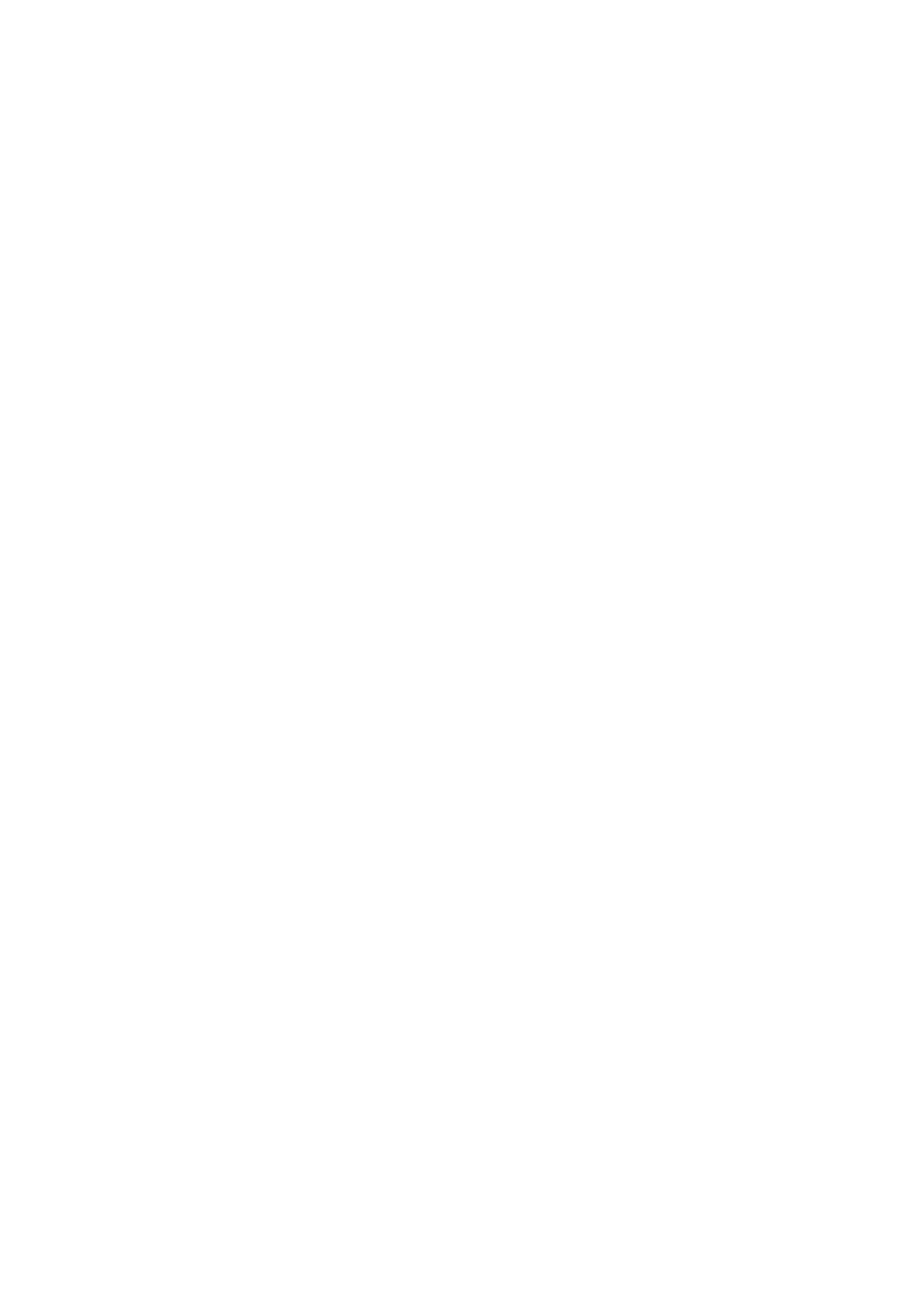

# **Road Transport Legislation Amendment Regulation 2013 (No 1)**

**Subordinate Law SL2013-11** 

made under the

**[Road Transport \(Driver Licensing\) Act 1999](http://www.legislation.act.gov.au/a/1999-78/default.asp) and the [Road Transport \(General\)](http://www.legislation.act.gov.au/a/1999-77/default.asp)  [Act 1999](http://www.legislation.act.gov.au/a/1999-77/default.asp)**

### **Contents**

|        |                     | Page |
|--------|---------------------|------|
| Part 1 | <b>Preliminary</b>  |      |
|        | Name of regulation  |      |
| 2      | Commencement        | 1    |
| 3      | Legislation amended |      |

J2013-39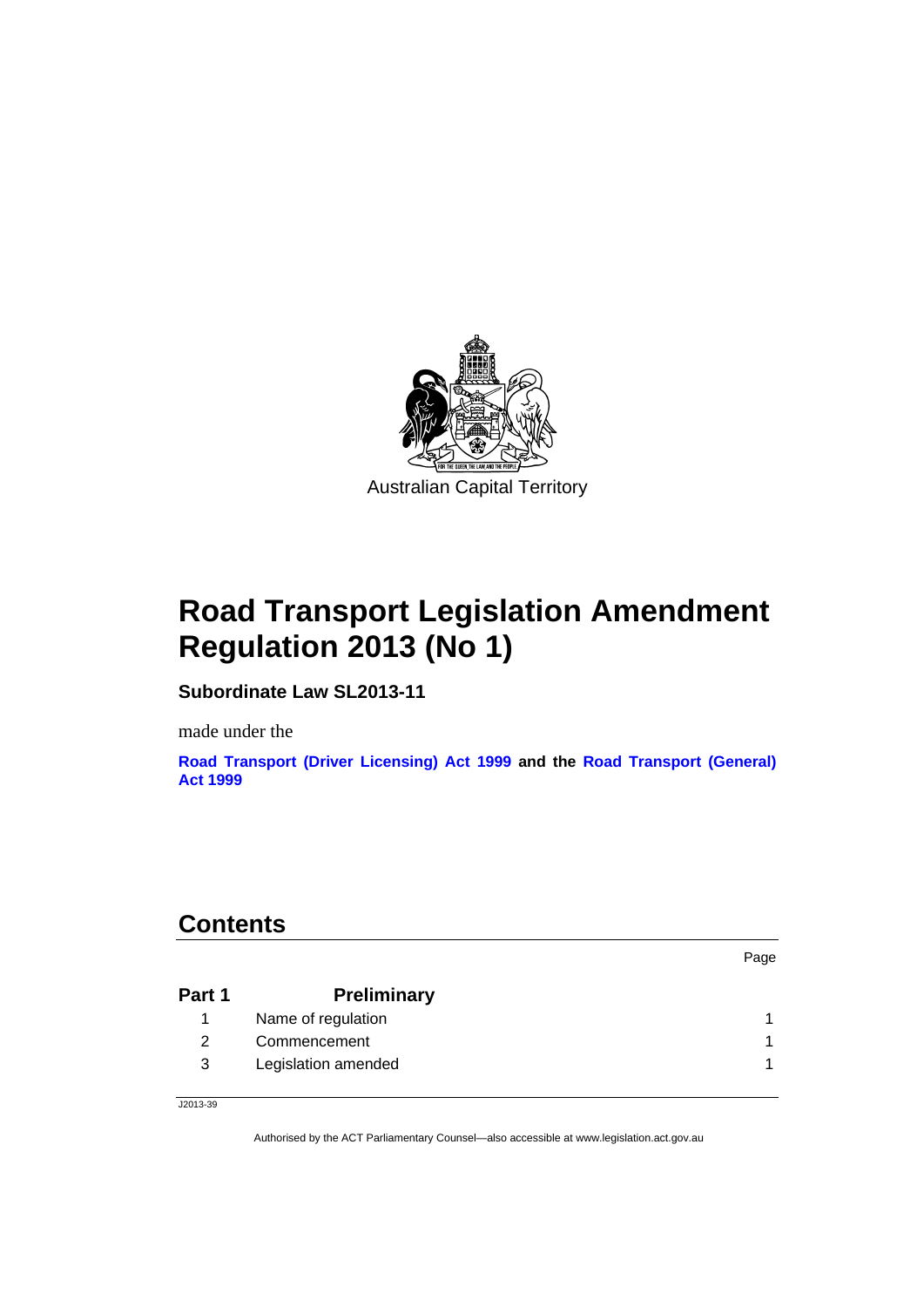|        |                                                                                    | Page |
|--------|------------------------------------------------------------------------------------|------|
| Part 2 | <b>Road Transport (Driver Licensing)</b><br><b>Regulation 2000</b>                 |      |
| 4      | Demerit points—effect of withdrawal of infringement notice<br>Section 137A (1) (b) | 2    |
| Part 3 | <b>Road Transport (General) Regulation 2000</b>                                    |      |
| 5      | Internally reviewable decisions<br>Schedule 1, new part 1.6C                       | 3    |
| Part 4 | <b>Road Transport (Offences) Regulation 2005</b>                                   |      |
| 6      | New part 2A                                                                        | 4    |

contents 2 Road Transport Legislation Amendment Regulation 2013 (No 1)

SL2013-11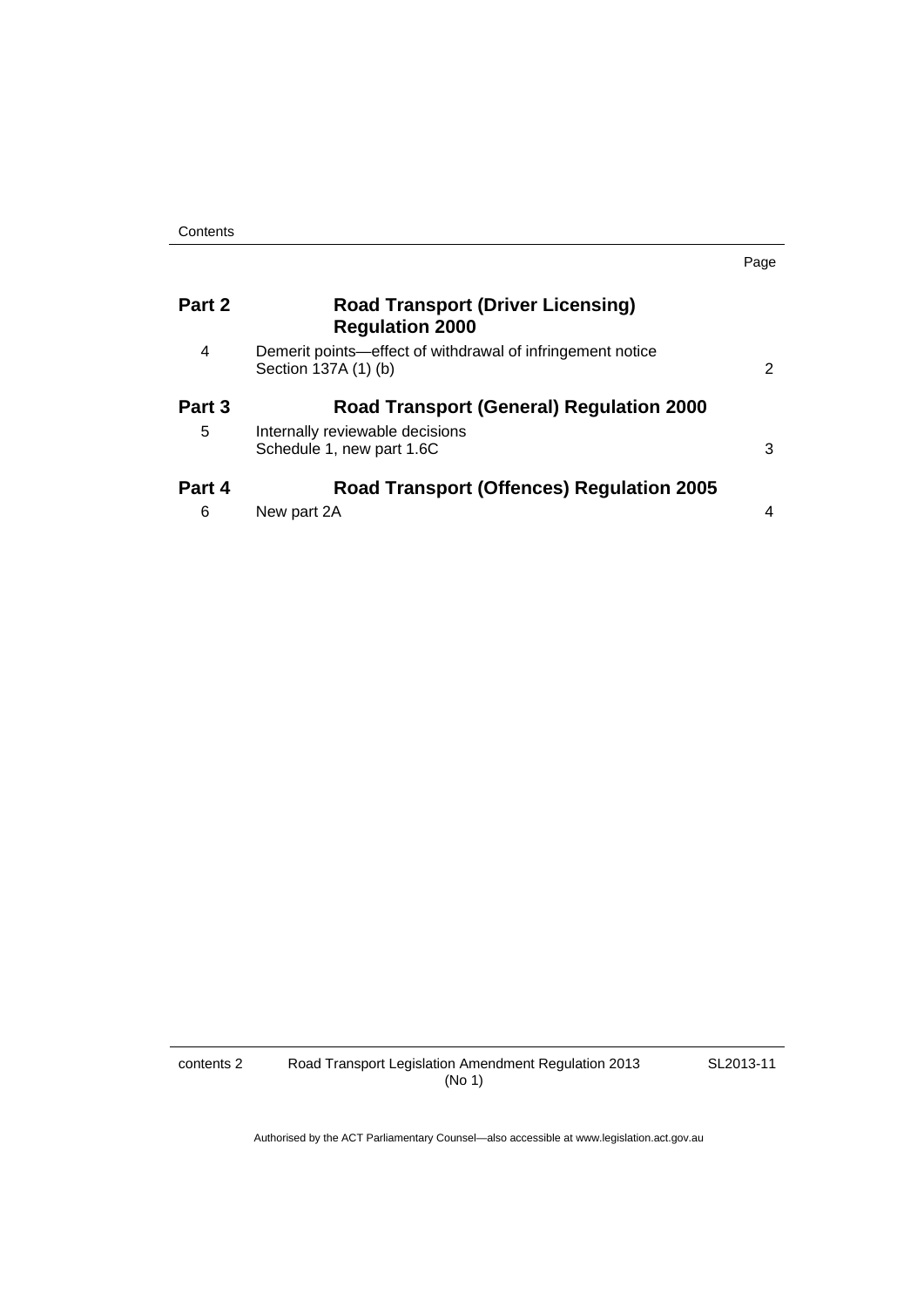### <span id="page-4-0"></span>**Part 1** Preliminary

#### <span id="page-4-1"></span>**1 Name of regulation**

This regulation is the *Road Transport Legislation Amendment Regulation 2013 (No 1)*.

#### <span id="page-4-2"></span>**2 Commencement**

This regulation commences on the commencement of the *[Road](http://www.legislation.act.gov.au/a/2012-24/default.asp)  [Transport \(General\) \(Infringement Notices\) Amendment Act 2012](http://www.legislation.act.gov.au/a/2012-24/default.asp)*, section 3.

*Note* The naming and commencement provisions automatically commence on the notification day (see [Legislation Act,](http://www.legislation.act.gov.au/a/2001-14) s 75 (1)).

#### <span id="page-4-3"></span>**3 Legislation amended**

This regulation amends the following legislation:

- *[Road Transport \(Driver Licensing\) Regulation 2000](http://www.legislation.act.gov.au/sl/2000-14)*
- *[Road Transport \(General\) Regulation 2000](http://www.legislation.act.gov.au/sl/2000-13)*
- *[Road Transport \(Offences\) Regulation 2005](http://www.legislation.act.gov.au/sl/2005-11)*.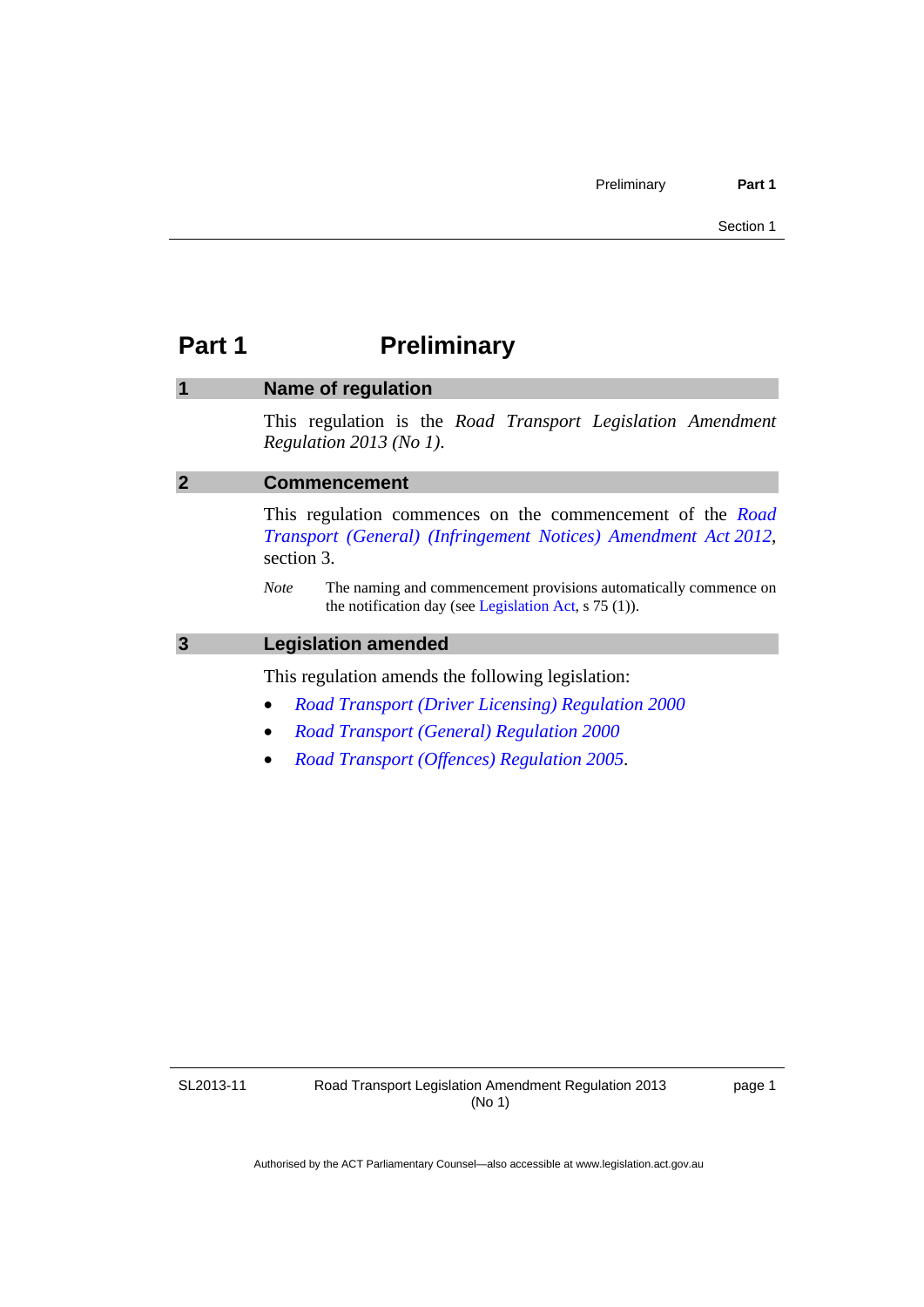### <span id="page-5-0"></span>**Part 2** Road Transport (Driver **Licensing) Regulation 2000**

### <span id="page-5-1"></span>**4 Demerit points—effect of withdrawal of infringement notice Section 137A (1) (b)**

*after* 

(c)

*insert* 

, (ca)

page 2 Road Transport Legislation Amendment Regulation 2013 (No 1)

SL2013-11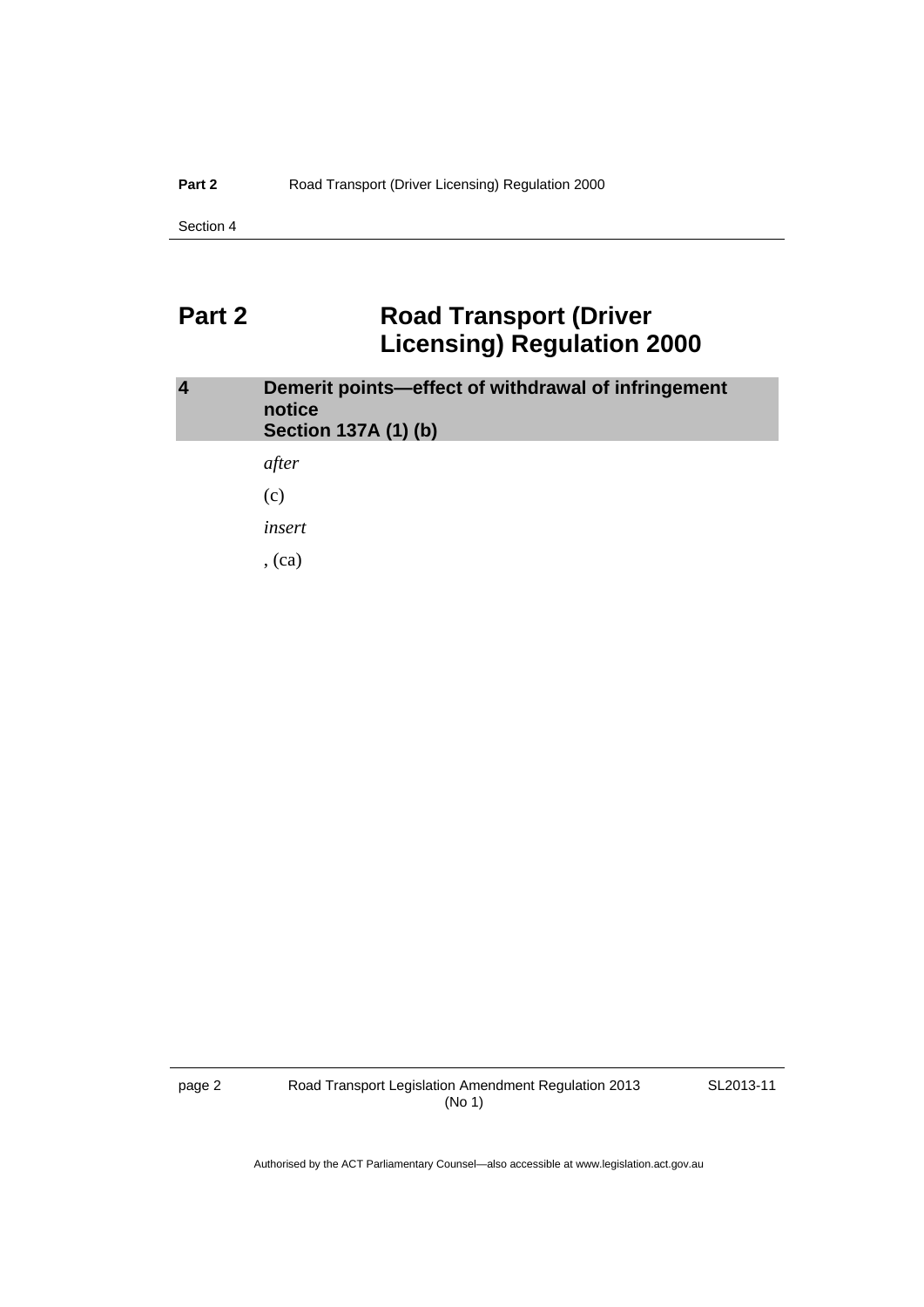### <span id="page-6-0"></span>**Part 3 Road Transport (General) Regulation 2000**

#### <span id="page-6-1"></span>**5 Internally reviewable decisions Schedule 1, new part 1.6C**

*insert* 

## Part 1.6C Road Transport (Offences) **Regulation 2005**

| column 1 | column 2  | column 3                                                                                                 |
|----------|-----------|----------------------------------------------------------------------------------------------------------|
| item     | provision | decision                                                                                                 |
|          | 16B       | administering authority for infringement notice<br>management plan—refuse to defer payment<br>under plan |

SL2013-11

Road Transport Legislation Amendment Regulation 2013 (No 1)

page 3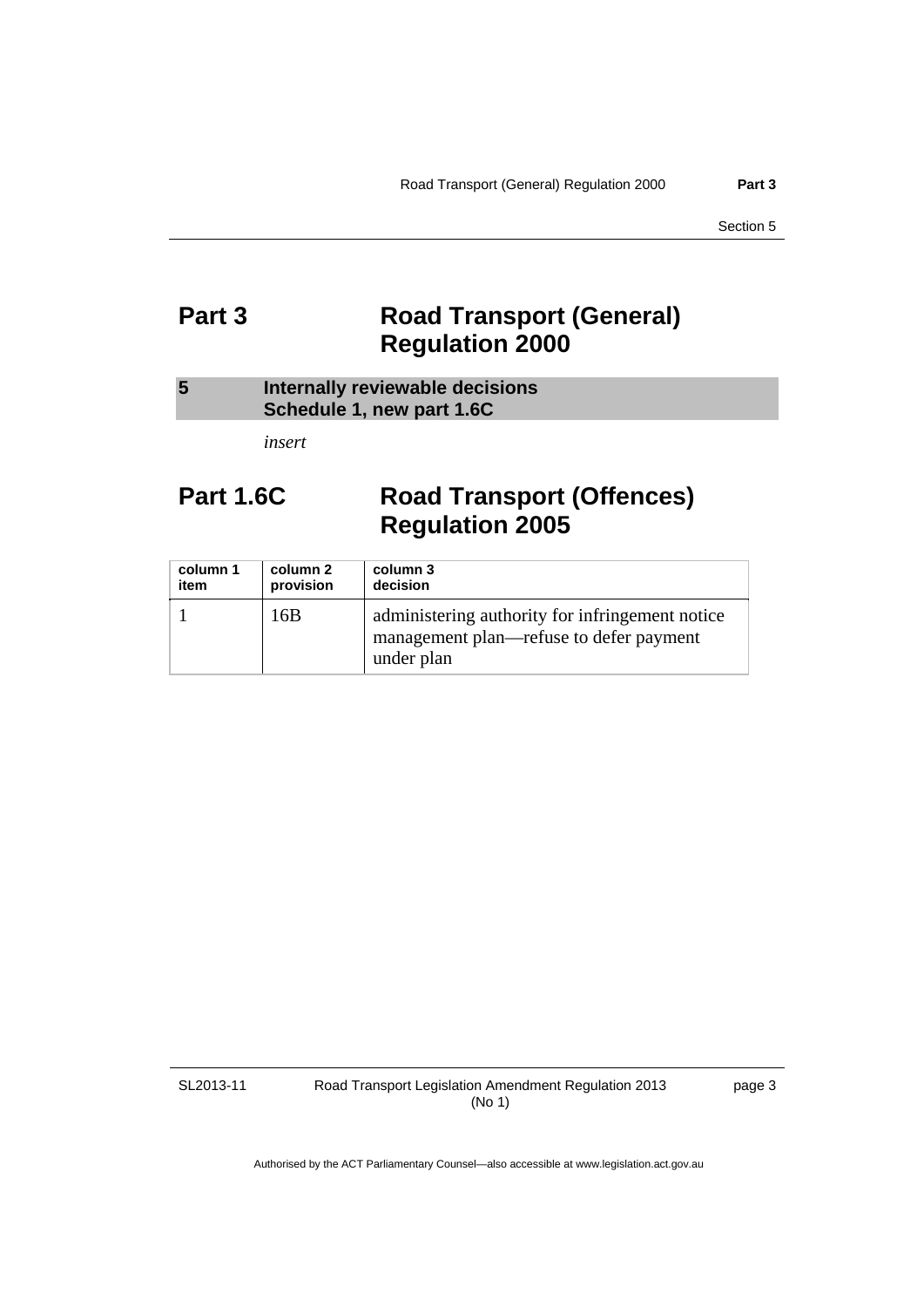### <span id="page-7-0"></span>**Part 4 Road Transport (Offences) Regulation 2005**

#### <span id="page-7-1"></span>**6 New part 2A**

*insert* 

### **Part 2A Infringement notice management plans**

### **Division 2A.1 Payment by instalments**

#### **16 Application—div 2A.1**

This division applies if a person has an infringement notice management plan that allows payment by instalments.

#### **16A Condition applying to plan allowing instalment payments—Act, s 31B (7) (b)**

The plan is subject to the condition that the person must tell the administering authority for the plan in writing if the person is unable, because of a change in the person's financial circumstances, to make a payment under the plan.

*Note* The person must tell the administering authority as soon as possible (see [Legislation Act,](http://www.legislation.act.gov.au/a/2001-14) s 151B).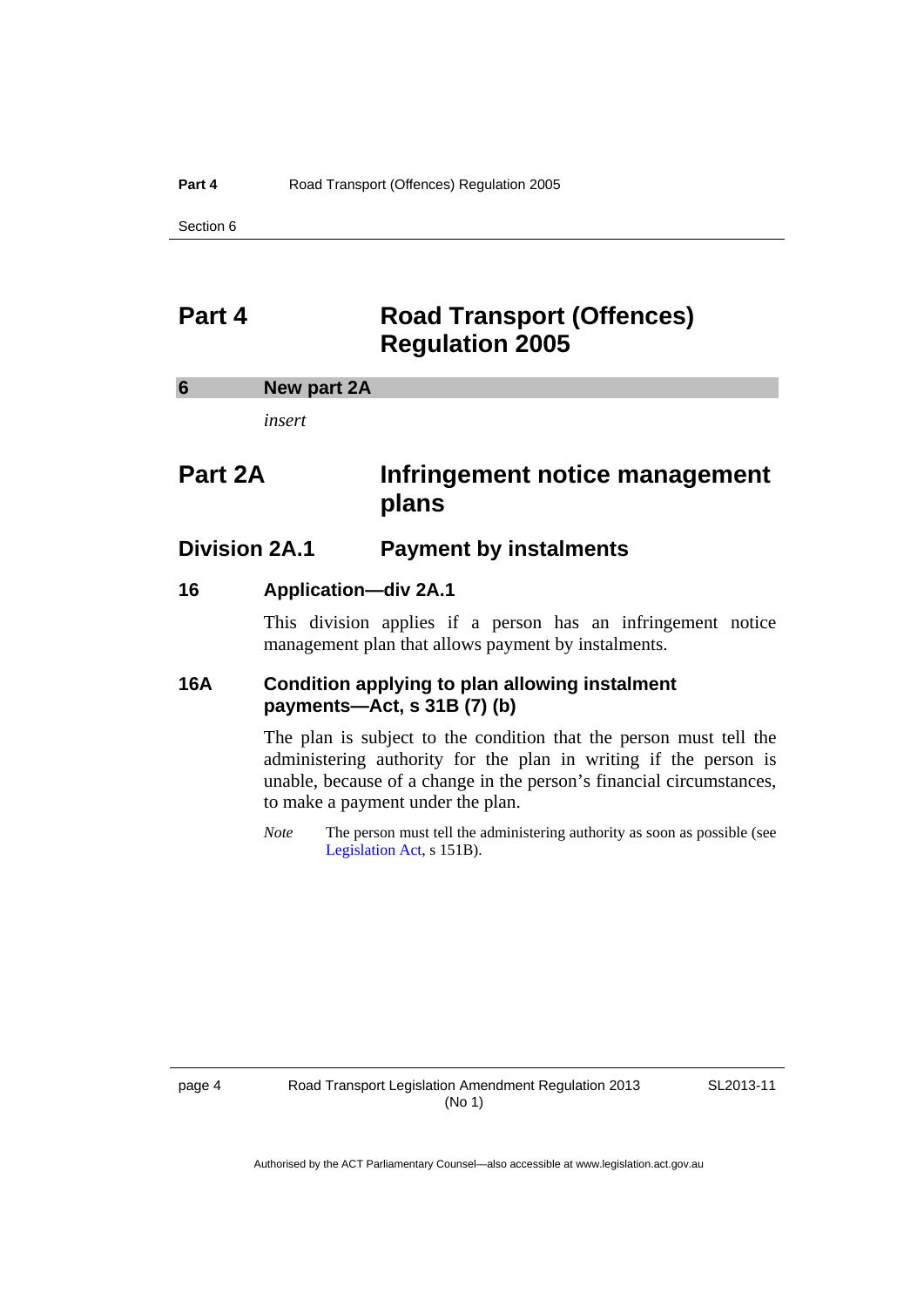#### **16B Payment of amounts under plan—Act, s 31B (7) (c)**

- (1) The person may ask the administering authority for the plan in writing to defer a payment (including a payment that has been dishonoured) under the plan.
- (2) The authority may, on application by the person or otherwise, defer a payment under the plan if the authority is satisfied on reasonable grounds that it is justified because of the person's financial circumstances.

#### **16C Non-compliance with plan allowing payment by instalments—Act, s 44A (9) (a)**

The administering authority for the plan becomes satisfied that the person has failed to comply with the plan if the authority is satisfied on reasonable grounds that—

- (a) the person failed to make 2 or more consecutive payments in accordance with the plan; or
- (b) the person failed to make 5 or more payments in accordance with the plan in any 12-month period.

### **Division 2A.2 Community work and social development programs**

#### **16D Kinds of community work or social development programs that may be approved**

- (1) The following may be approved under the [Act,](http://www.legislation.act.gov.au/a/1999-77/default.asp) section 31D (Approval of community work or social development program) as a community work or social development program:
	- (a) unpaid community work;
	- (b) an educational, vocational or life skills course;
	- (c) financial or other counselling;

SL2013-11 Road Transport Legislation Amendment Regulation 2013 (No 1) page 5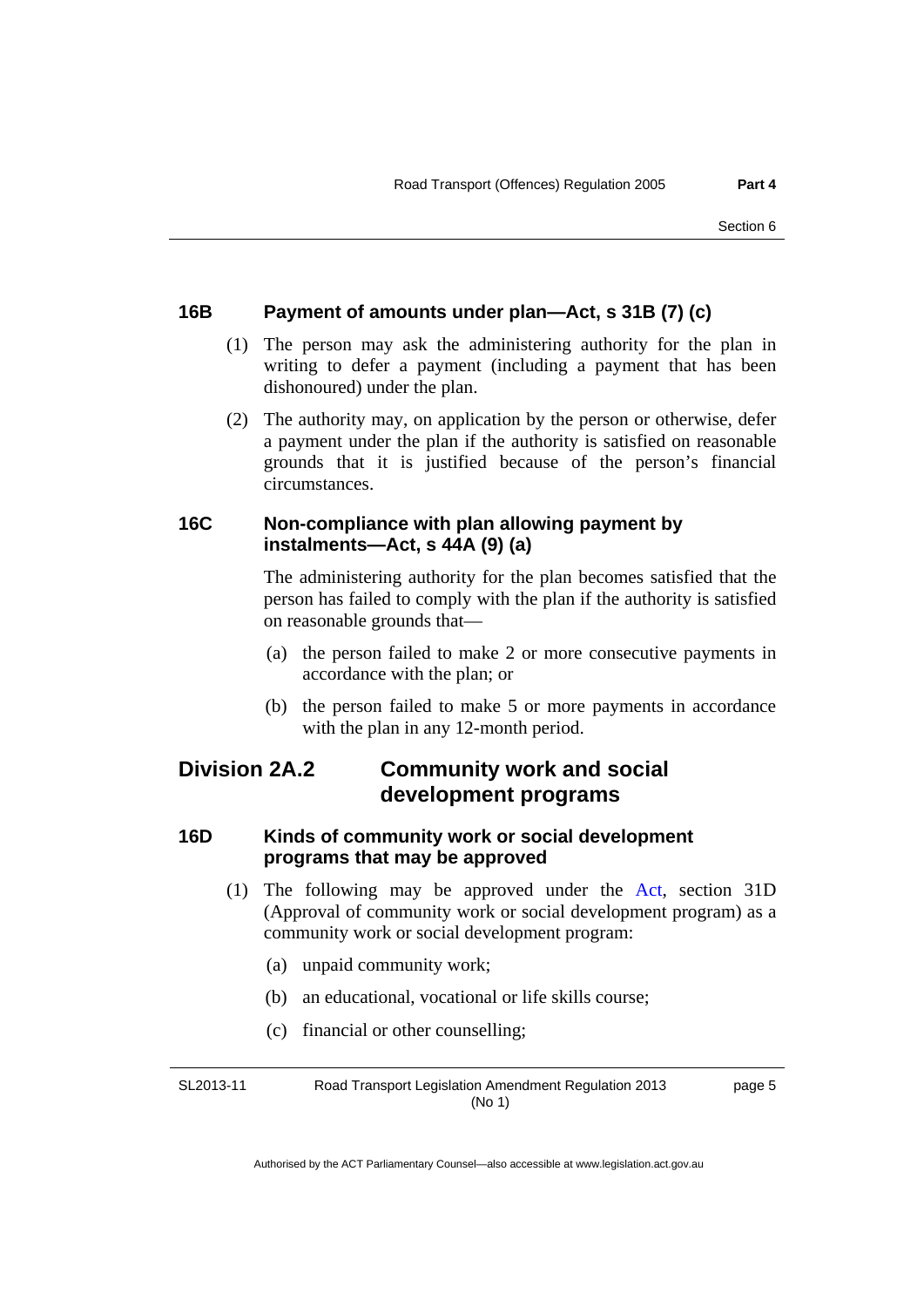- (d) a mentoring program.
- (2) Also, treatment for the following may be approved under the [Act](http://www.legislation.act.gov.au/a/1999-77/default.asp), section 31D as a community work or social development program:
	- (a) a mental or intellectual disability or mental disorder;
	- (b) a physical disability, disease or illness;
	- (c) addiction to, or abuse of, drugs, alcohol or another substance.
- (3) In this section:

*treatment* means the treatment, care or support of a person by a health practitioner to improve or maintain the person's health.

#### **16E Application for approval of community work or social development program**

- (1) An entity may apply to the responsible director-general for the approval of a community work or social development program.
	- *Note* If a form is approved under the [Act](http://www.legislation.act.gov.au/a/1999-77/default.asp), s 225 for this provision, the form must be used.
- (2) The application must—
	- (a) state the name and contact details of a nominated person for the program; and
	- (b) provide details of the program, including the following:
		- (i) the proposed activities under the program;
		- (ii) the people that the program is aimed at;
		- (iii) the entity's experience and qualifications in providing this program or the same kind of program;
		- (iv) if an entity other than the entity is to provide part or all of the program—that entity's experience and qualifications in providing this program or the same kind of program;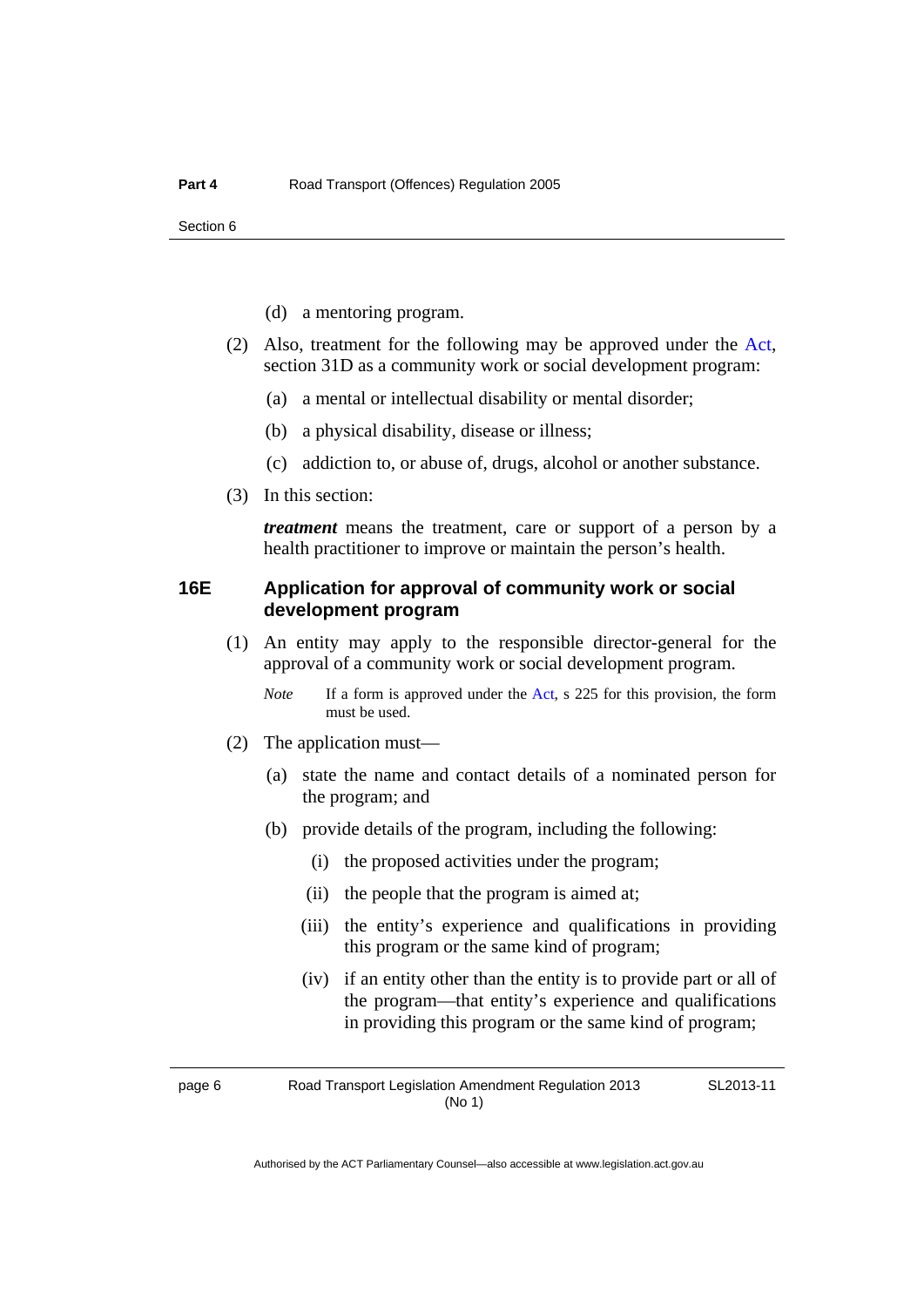- (v) the place where the program will be provided;
- (vi) the risk management arrangements for the program; and
- (c) state details of the insurance cover that relates to the provision of the program, including public liability insurance; and
- (d) state details of occupational health and safety policies and procedures that relates to the provision of the program, and
- (e) state details of the entity's governance arrangements, including financial management, accountability and management of conflicts of interest; and
- (f) if the program is treatment mentioned in section  $16D(2)$  include a treatment plan by a health practitioner for the person to be treated under the program.
- (3) The application must also include a statement by a person authorised by the entity that—
	- (a) the entity undertakes to comply with the reporting requirements for the program; and
	- (b) the entity undertakes to comply with the record-keeping requirements for the program; and
	- (c) the entity acknowledges that the program and matters relating to the program may be independently audited, and the entity undertakes to cooperate with any audit; and
	- (d) the entity undertakes to have a complaints procedure available for people participating in the program because of an infringement notice management plan.
	- *Note* Entities must also comply with any legislation that applies to them, including the *[Human Rights Act 2004](http://www.legislation.act.gov.au/a/2004-5)* and the *[Discrimination Act 1991](http://www.legislation.act.gov.au/a/1991-81)*.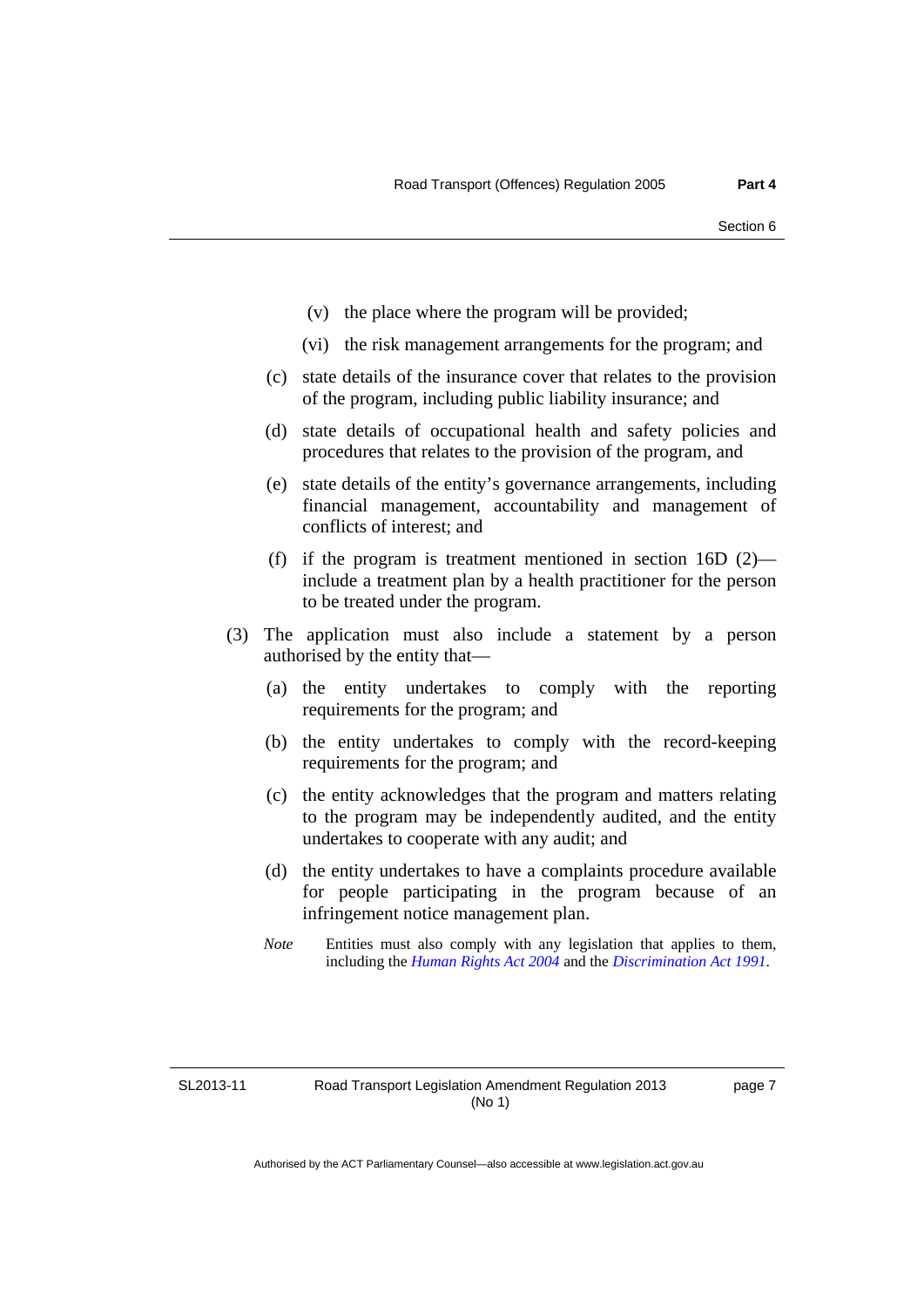#### **16F When participation in approved program is taken to be finished—Act, s 31B (7) (d)**

- (1) A person's participation in an approved community work or social development program in relation to an infringement notice offence is taken to be finished when the penalty for the offence is discharged.
- (2) Participation in an approved community work or social development program in relation to an infringement notice offence discharges the penalty for the offence at the following rates:
	- (a) if the program is unpaid community work for or on behalf of the provider of the program—\$37.50 for each hour of participation;
	- (b) if the program is an educational, vocational or life skills course or financial or other counselling—\$50 for each hour, or \$350 for each day, of participation, to a maximum of \$1000 for each month;
	- (c) if the program is treatment mentioned in section 16D (2), or a mentoring program—\$1000 for each whole month of participation, or the amount worked out as follows:

 $\frac{$1000}{$number}$  of days in months  $\times$  number of days person participated in program in month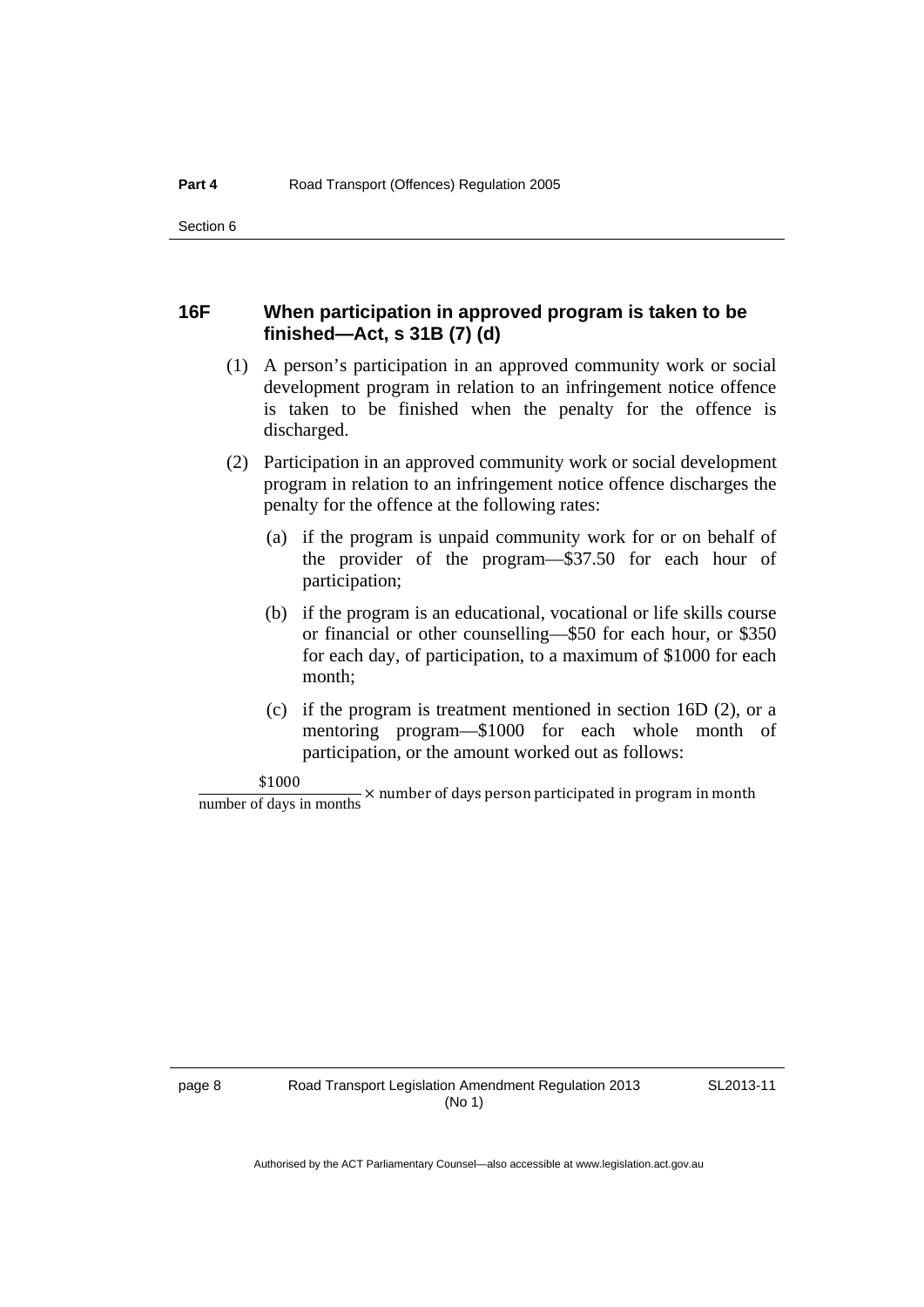#### **16G Application for plan allowing participation in approved program—Act, s 31A (4) (d)**

- (1) This section applies if a person applies to the administering authority for an infringement notice management plan that allows participation in an approved community work or social development program.
- (2) The person must attach to the person's application a written statement from the provider of the program that states that—
	- (a) the provider is satisfied on reasonable grounds that the person is suitable to participate in the program; and
	- (b) there is a place for the person in the program in the 3-month period after the day the statement is made.

#### **16H Condition applying to plan allowing participation in approved program—Act, s 31B (7) (b)**

- (1) This section applies if a person has an infringement notice management plan that allows the person to participate in an approved community work or social development program.
- (2) The plan is subject to the condition that, if the person permanently stops participating in the program, the person must tell the approved authority for the plan in writing not later than 7 days after the day the person stops participating.

SL2013-11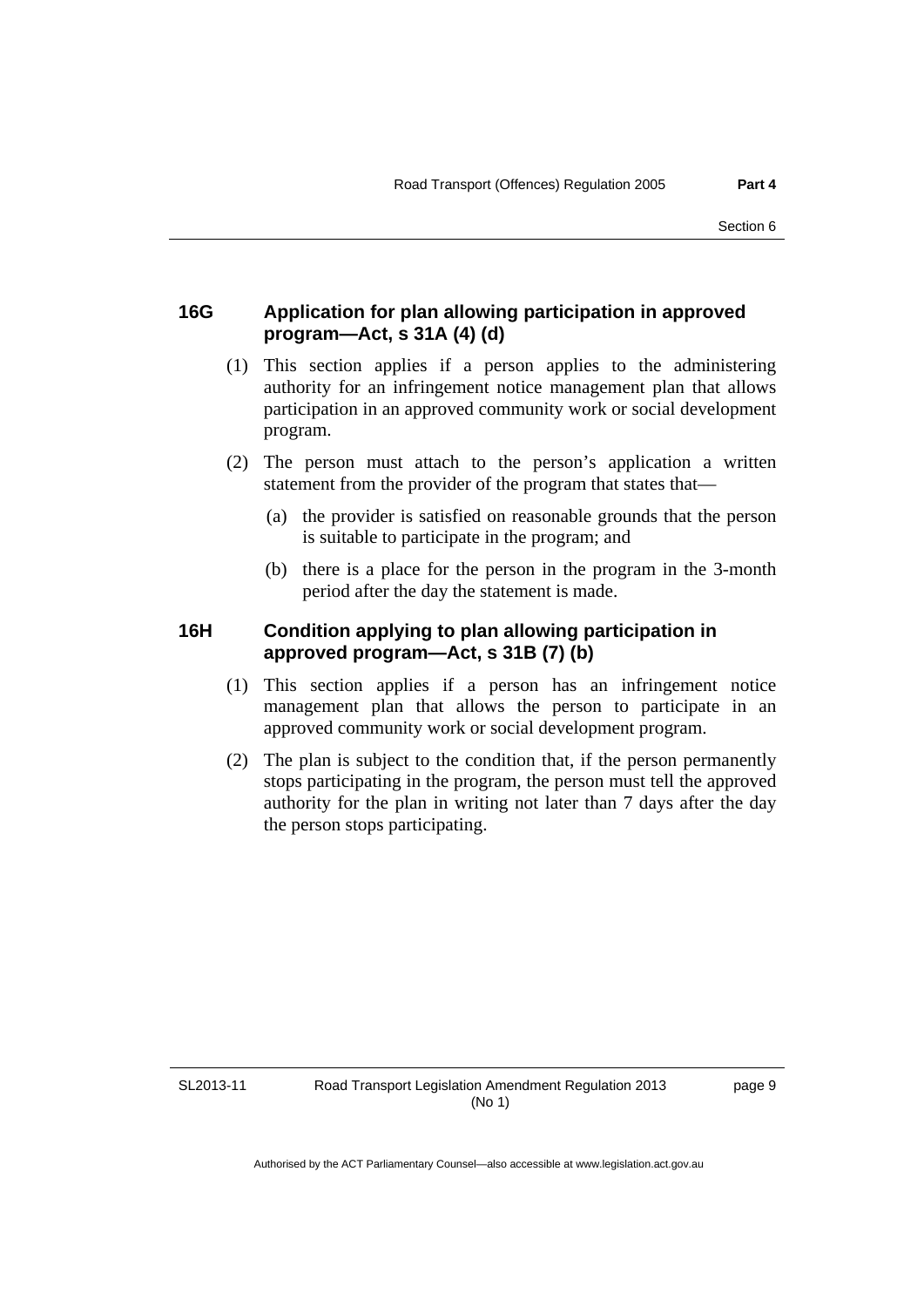#### **16I Information to be given to administering authority about participation in an approved program—Act, s 44A (9) (b)**

- (1) This section applies if—
	- (a) a person has an infringement notice management plan that allows the person to participate in an approved community work or social development program; and
	- (b) the person—
		- (i) does not start participating in the program; or
		- (ii) permanently stops participating in the program, including when the program has ended and if the person's participation is suspended or ended by the provider of the program.
- (2) The provider must tell the administering authority for the plan in writing that the person has not participated in, or has permanently stopped participating in, the program not later than 7 days after the day the provider becomes aware of the non-participation or cessation.
- (3) The provider must include the following information in the notice under subsection (2):
	- (a) the number of hours, days or months that the person should have completed under the program;
	- (b) the number of hours, days or months that the person actually completed under the program;
	- (c) if the person's participation was suspended or ended by the provider—that the person's participation was suspended or ended and when it happened.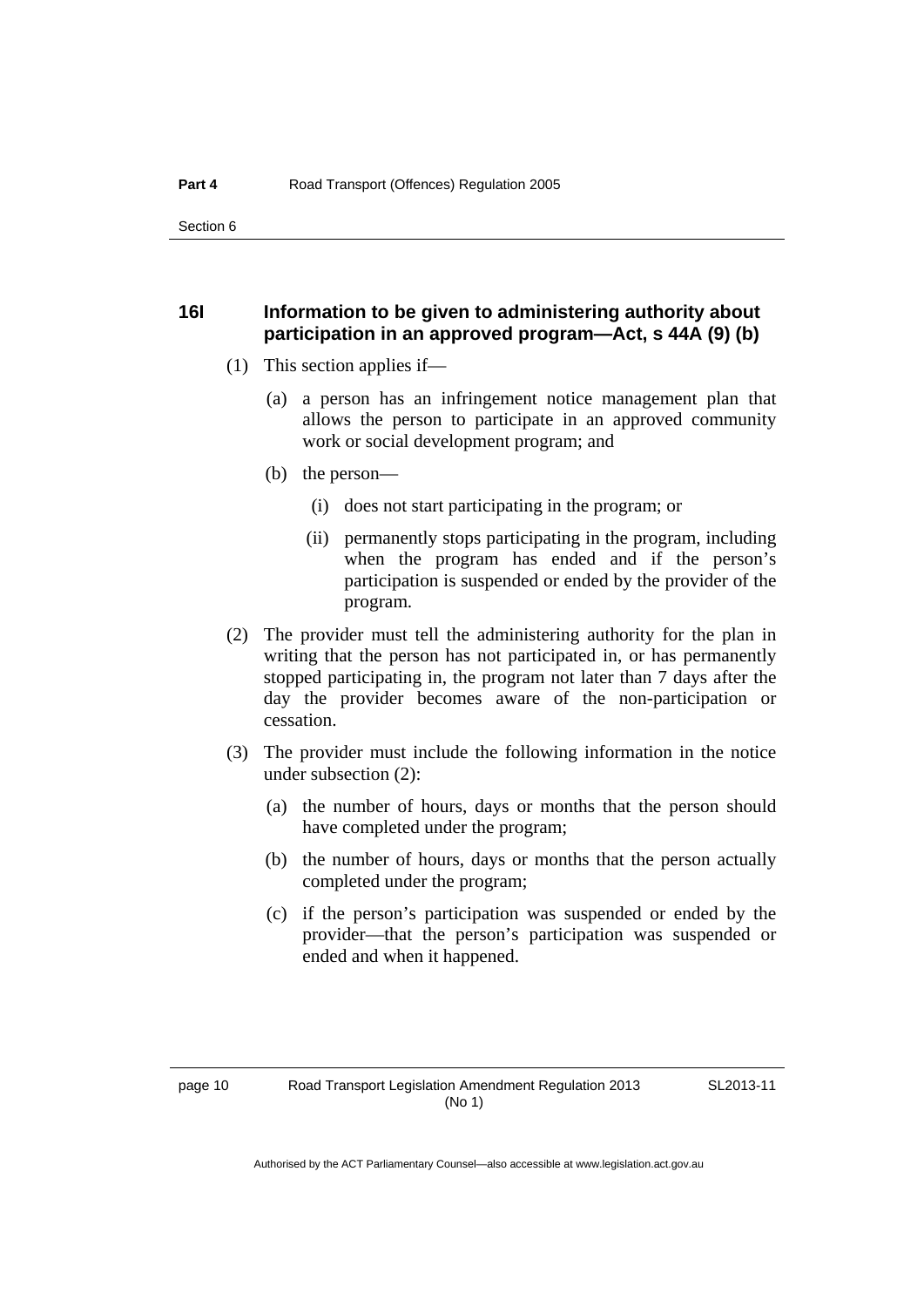### **Division 2A.3 Infringement notice management plans—general**

#### **16J Content of suspension notice—Act, s 44A (3) (c)**

The following information is prescribed:

- (a) the date of the notice;
- (b) the person's name;
- (c) if the person is an individual—the individual's home address;
- (d) if the person is a corporation—the corporation's ACN (if any) and business address;
- (e) that the administering authority for the plan is satisfied on reasonable grounds that the person has failed to comply with the plan and what the grounds are;

*Note* See the [Act](http://www.legislation.act.gov.au/a/1999-77/default.asp), s 44A (1) (b) and s 16C *(Non-compliance with plan*) allowing payment by instalments—Act, s 44A (9) (a))

 (f) that any suspension action takes effect on the suspension date and continues until the suspension is revoked under the [Act](http://www.legislation.act.gov.au/a/1999-77/default.asp), part 3.

SL2013-11